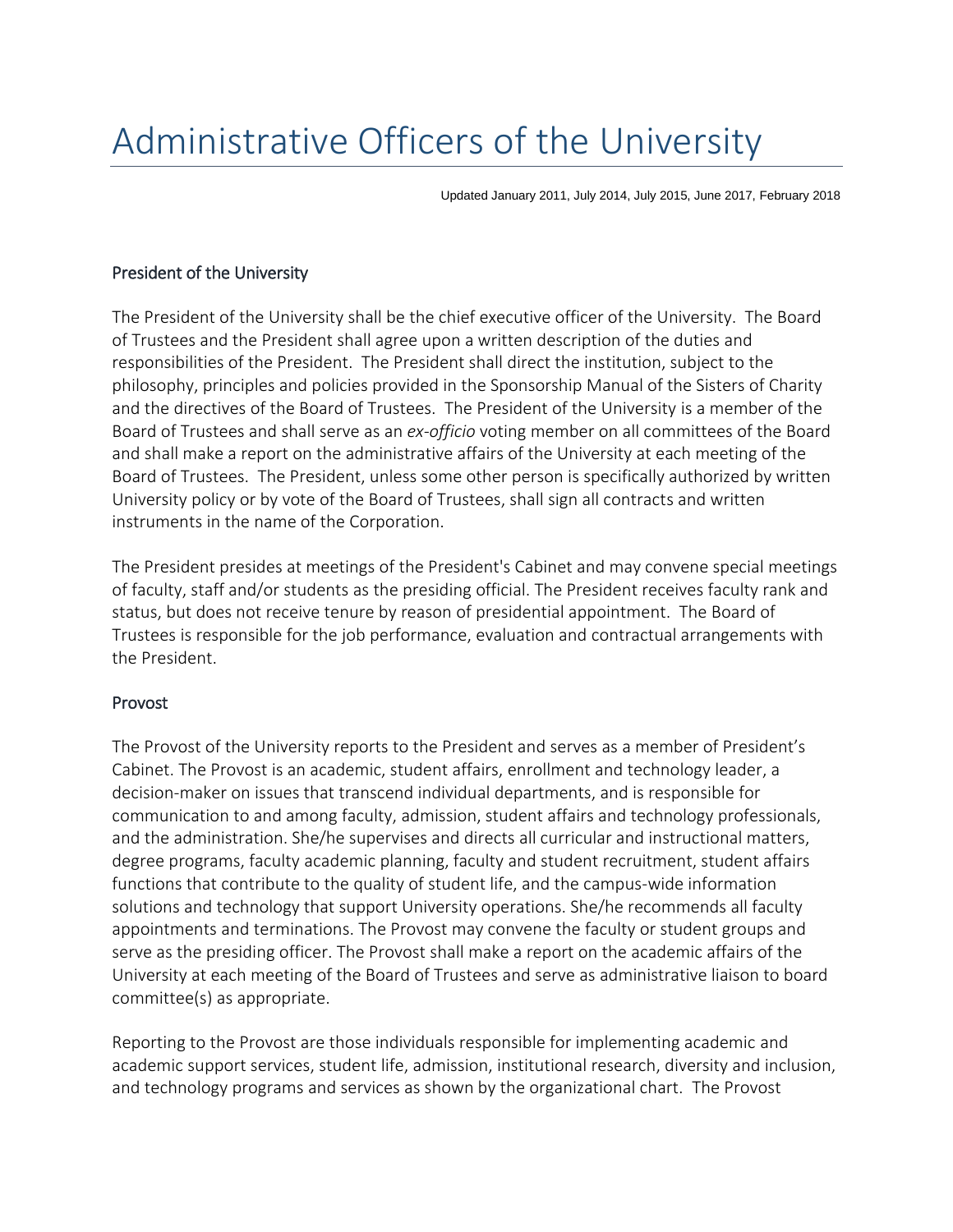receives faculty rank and status, but does not receive tenure by reason of appointment. The President regularly evaluates the performance of the Provost with input from the faculty and those who report to her/him.

## Chief Financial Officer

The Chief Financial Officer serves as the University's chief fiscal officer and Treasurer of the Corporation. Reporting to the President, the CFO is responsible for the University's financial condition and integrity, overseeing its operating and capital budgets, invested assets, business activities, capital structure, campus facilities, auxiliary services, and third party vendors. The CFO assumes a strategic role in the overall management of the University. The CFO serves as a member of President's Cabinet and advises the President on effective allocation of resources to meet University goals. The CFO serves as administrative liaison to board committee(s) as appropriate.

Reporting to the Chief Financial Officer are those individuals responsible for the business, finance, human resource, student administrative services, campus facilities, and plant operations as shown in the organizational chart. The President regularly evaluates the performance of the Chief Financial Officer with input from those who report to her/him.

# Vice President for Institutional Advancement

The Vice President for Institutional Advancement is the chief development officer of the University and is responsible for strategic planning and oversight of a fund raising program by building and enhancing relationships with constituents that have the ability and interest to support institutional mission and priorities. The Vice President develops and implements the vision for campus resource development and is responsible for all phases of the University's fundraising programs. The Vice President reports to the President and serves as a member of President's Cabinet. The Vice President serves as administrative liaison to board committee(s) as appropriate.

Reporting to the Vice President for Institutional Advancement are those individuals responsible for institutional advancement as shown in the organizational chart. The President regularly evaluates the performance of the Vice President for Institutional Advancement with input from those who report to her/him.

# Vice President for University Communications

The Vice President for University Communications has responsibility for overall internal and external communications, research-based messaging, marketing, and branding activity for the University. The Vice President serves as the University's chief marketing and communications officer. The Vice President reports to the President and serves as a member of President's Cabinet. The Vice President represents and promotes the University, increasing its visibility and advancing the institution's mission, vision, and goals. The Vice President provides strategic